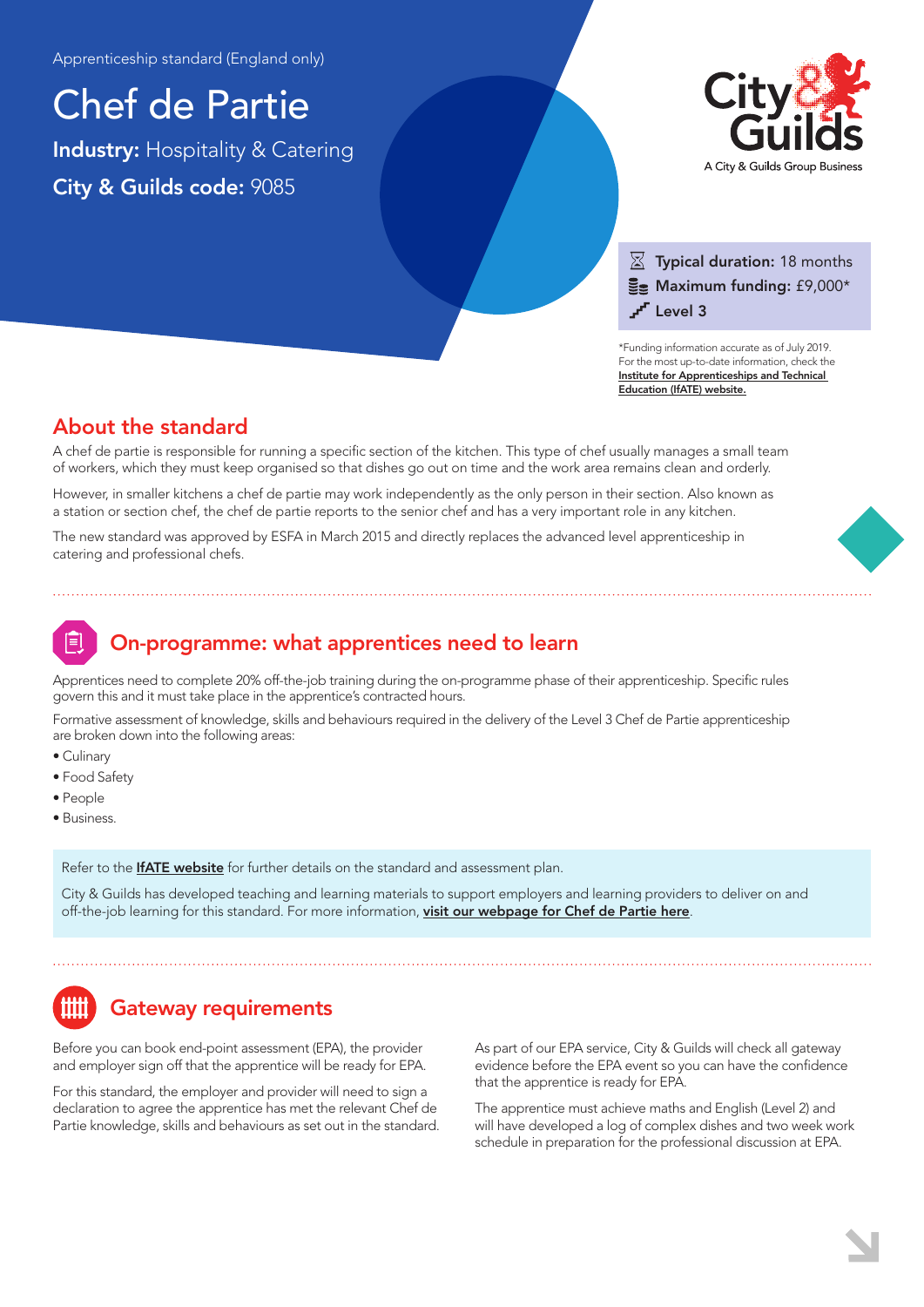

### EPA: how apprentices demonstrate their learning

Prior to any assessment occurring an initial meeting will take place with the apprentice, employer and IEPA where the assessment process and schedule of assessments will be discussed and agreed. This may be face to face or via conference call.

As defined in the assessment plan, the assessment events for this standard are:





#### Synoptic knowledge test

Two-hour (including 30-minute reading time) multiple choice test via e-volve, our platform for online testing. Graded distinction, pass or fail.

Practical observation Four-hour practical workplace observation. Graded distinction, pass or fail. The IEPA will assess the apprentice in the workplace.



#### Culinary challenge

The apprentice designs a three-dish, by three-course menu, followed by a threehour culinary challenge in a controlled environment cooking one dish from each course on the menu which will be selected by the IEPA. Graded distinction, pass or fail. The IEPA will assess the apprentice in the controlled environment.



#### Professional discussion

90 minutes, graded distinction, pass or fail. Face-to-face or via our online video conference platform.

City & Guilds will allocate a skilled and experienced professional to assess the apprentice objectively against the standard. All assessments are standardised and quality assured.

To help you prepare apprentices and ensure they feel ready for assessment, we have created a suite of preparation resources, including:

- EPA pack: Details behind the standard and assessment plan, guidance on EPA tasks and grading, procedures for re-sits, timelines, venue and resource requirements for EPA. It is important that you are familiar with this information
- EPA exemplar materials: Available for tutors, providing real assessment examples for each assessment type, such as transcripts and examples of good practice
- **EPA preparation tool:** Personalised login for each apprentice with useful learning resources relevant to the assessment skills required for their standard, ensuring they feel ready for their EPA experience
- recording forms: Supporting you to complete key stages of EPA readiness, we have prepared forms to give you peace of mind and confidence that everything is covered
- LIEPA report: A report produced by our lead independent end-point assessor (LIEPA) with insight into the EPA results for this standard and findings across all centres. These reports can help you refine your delivery to improve success rates
- our dedicated EPA customer success team will be on hand to support you through your EPA journey.

# Apprenticeship certification

As well as receiving their IfATE apprenticeship certificate, the apprentice will receive a City & Guilds statement of achievement for EPA.

Why choose City & Guilds?

Personal support: Our dedicated EPA customer success team, Technical Advisors, Business Managers and Customer Service teams are on hand to help you throughout your apprenticeship journey.

Teaching tools and resources: All of our resources are mapped comprehensively to the standard and designed to draw out the skills, knowledge and behaviour apprentices need so they are confident for assessment and you know that everything is covered.

EPA support resources: Our specially created EPA resources will help you to prepare apprentices and ensure a smooth booking process.

**EPA delivery:** We are growing our EPA service, using new technologies to enhance the delivery and management of EPA.

Pricing that works for you: When you choose us for EPA, you pay a small registration fee and the balance once the EPA has taken place and results submitted.